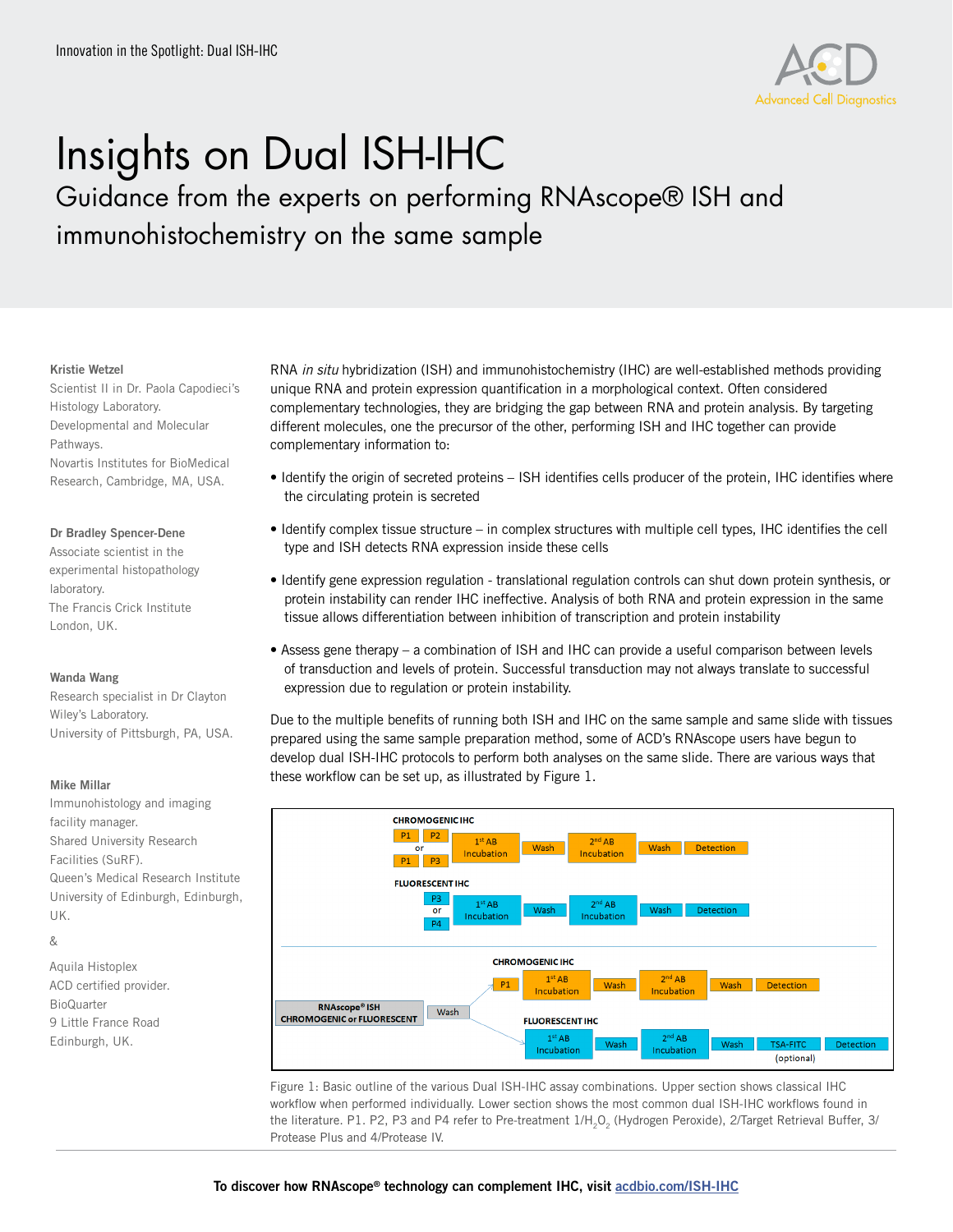# **Interview with Kristie Wetzel**

#### Can you tell us about your work and why you developed a dual protocol?

I work as an investigator in the developmental and molecular pathways lab at Novartis. Our group provides immunohistochemistry (IHC) and *in situ* hybridization (ISH) services not just to our own lab but also to other groups working in diverse disease areas. This means that we get many different sample types depending on the focus of the particular study; it might be tissue from human, mouse, rat...

We developed a dual ISH-IHC protocol because fundamentally, we want to be able to see where the mRNA is accumulating. We want to identify which tissue and which cell type is producing it. That's why RNAscope® ISH is really important in our work and that's why we are using it. There are also certain scenarios where our targets don't have very good antibodies, or using antibodies is difficult such as when profiling a secreted protein. What we get when we combine ISH and IHC is the ability to identify both the particular cell type by IHC and the mRNA profile by ISH. This information is of great interest to us.

## How was your dual ISH-IHC protocol set up? Were there any challenges?

We tested a protocol where we first perfom the chromogenic RNAscope® assay (RNAscope®VS Red) followed by immunofluorescence staining. Our target was a lysozyme protein. Both of the reactions were automated on the DISCOVERY system (Ventana). To set this up, we first confirmed that the RNAscope® assay was working on our tissue samples and then we optimized our IHC protocols. We decided to do ISH followed by IHC because it was important to digest the tissue for our lysozyme antibody and the RNAscope® protocol has an antigen retrieval step followed by a protease treatment step. It took us a number of weeks and a number of iterations before we really got the protocol optimized but once we did, the resulting staining was really beautiful and provide a interesting data combination to see.

Our major challenge was optimizing the IHC protocol as protein stability is affected by the RNAscope® pretreatments. It was important to make sure that the IHC was optimized independently of the RNAscope® ISH first before combining it in the dual reaction.

## Do you have any recommendations you'd like to share?

I definitely recommend working out the individual protocols separately before combining them. You have to have a good signal individually first, but you also need to realize that even if they're both working well individually, you're still going to need to tweak and optimize once you combine them. The IHC protocol is definitely going to need optimizing due to the RNAscope® pretreatment - it's also important to determine the optimal RNAscope® pretreatment protocol for each tissue type you have. Once this is established, it's not going to change.

Another thing I would recommend is following the RNAscope® protocol to the letter! It works very well if you do this.

Figure 2. Dual ISH-IHC staining using chromogen labeled enzymes to identify mRNA expression in the stem cells, and protein expression in the Paneth cells in the mouse gut. Provided by Kristie Wetzel.

# **Interview with Bradley Spencer-Dene**

## What is the focus of your research?

Originally, I was trained in mammalian embryology, especially my PhD was in craniofacial development, and now I work as a technical specialist within a core pathology service. I have worked extensively on many mouse models for human cancer and disease and my ongoing interest is in the roles of Fibroblast Growth Factors (FGFs) and their receptors in development and disease.

## Can you describe your dual ISH-IHC protocol and why you developed it?

Our facility has compiled almost 400 antibodies that work on FFPE mouse tissue and we are regularly being asked to test and optimize new ones. We are also using an increasing amount of antibodies on FFPE human tissue, and even zebrafish now. However, there are many targets that do not have satisfactory antibodies for IHC, so ISH - in particular RNAscope® ISH - enabled us to look at the expression patterns and levels of previously unattainable target genes in both mouse and human samples. I was formerly doing both radioactive and non-isotopic ISH for my own studies and as part of my role in the core facility. I started using RNAscope® ISH just over a year ago and haven't looked back.

We decided to develop a dual ISH-IHC protocol due to direct requests from the institute's scientists, but also in part because of scientific curiosity that drive the innovation.

We are working the protocol manually at the moment but we have the platforms available to take it to automation (DISCOVERY, Ventana). For ISH we are using the chromogenic red kit to take advantage of the natural fluorescence of the Fast Red substrate coupled with Alexa-fluor 488 stained immunofluorescence IHC. We do ISH first followed by IHC. I haven't tried the reverse on the

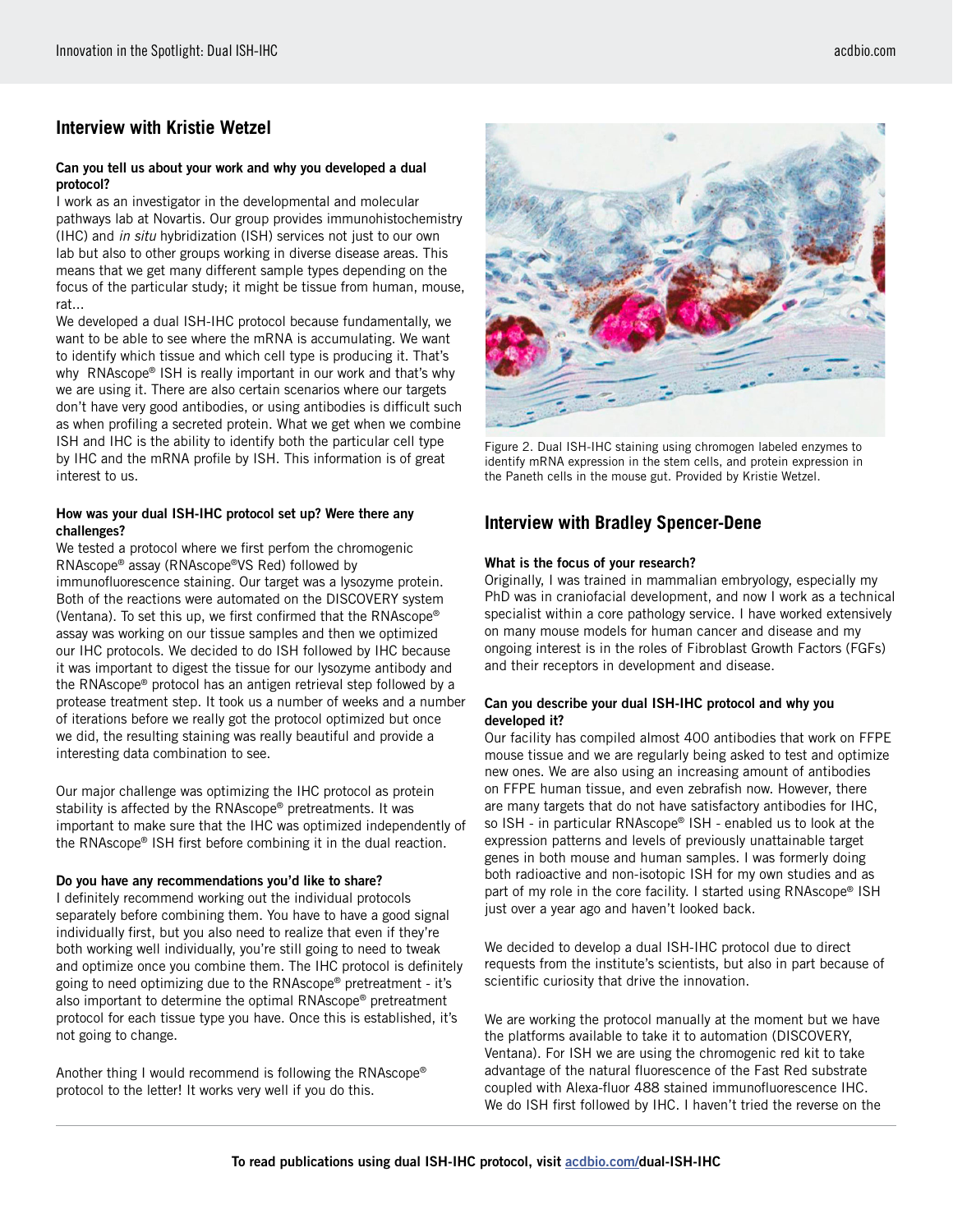premise that the mRNA is probably more unstable than the protein epitopes and so would be more likely to degrade following the IHC protocol.

We have tested this on mouse and human normal and tumor tissues plus cell pellets, tissue microarrays and cells grown directly onto glass slides. We have tried five ISH probes (hPPIB, mPPIB, hPD-L1, mLGR6, hZFP36) and 12 antibodies (p-ERK, p-HH3, TTF1, α-1-Na/K-ATPase, F4/80, CAM 5.2 acidic cytokeratins, PD-L1, CD45 common leucocyte common antigen, Cytokeratin 5, Cytokeratin 8, CD3 and active Caspase 3). We chose these as we wanted to look at a variety of cell types, tumor vs lymphocyctic infiltrate as well as proliferative and apoptotic markers.

We generally used different targets for ISH and IHC but I did successfully co-stain PD-L1.

## Were there any issues and do you have any advice on setting up a protocol?

There are some possible issues with antibodies that normally require trypsin digestion, e.g. F4/80. We found that this antibody didn't work so you may need to include a trypsin digestion step after ISH at start of IHC protocol. Also, standard methods for reducing/quenching autofluorescence such as 0.1% Sudan Black in 70% EtOH are not compatible with the Fast red RNAscope® signal.

I would advise fixing your tissue for 72 hrs at room temperature in 10% Neutral Buffered Formalin and carrying out singleplex RNAscope® ISH and IHC staining separately to establish where both signals are and how strong they are alone. We also found it necessary to dilute the RNAscope® pretreatment 3 (protease plus) so you might also need to consider optimizing this protease digestion step.



Figure 3. Dual ISH-IHC using fluorescent staining to identify *PPI* mRNA expression (red dot) and CAM5.2 protein expression (green) in lung sample sample. Provided by Bradley Spencer-Dene.

# Interview with Wanda Wang

#### Please could you tell us about your research and the reason you developed a dual protocol?

Our research group focuses on viral expression in the brain. One of our collaborative projects is a flu model in various animals to investigate flu vaccines. Our collaborators work on the animal infection and we investigate what happens after infection to understand the desease pathology. In another project, we have an animal model for SIV. My particular focus is on *in situ* data, immunocytochemistry and image analysis, including confocal image analysis and other computer analysis methods.

We are using RNAscope® ISH because we want to know where the RNA is located - but we also need to know which cells are infected and which cells are involved. For this reason, we are using IHC for cell identification and RNAscope® ISH for detection of cells infected with viral RNA. We are looking for co-localization of these markers, which is important. We developed a dual protocol to be able to get all this data from one slide.

## How did you set up your ISH-IHC protocol?

We are looking for viral RNA with the chromogenic red RNAscope® kit and cellular markers with immunofluorescence IHC, using Alexafluor 488. We are doing this manually in human and monkey brain FFPE samples. Unfortunately, we don't have any control over the fixation process of the samples as they originate from other labs, and this can be challenging for pre-treatment conditions. We have set up our protocol to do the ISH first, followed by IHC as the RNA data is the most important to us. I did try to do IHC first followed by ISH but I found that the ISH protocol wiped out my IHC staining but I only tried this once though.

I use the ACD RNAscope® protocol as it is, with the provided reagents. Once the *in situ* is finished, I do immunohistochemistry using the PerkinElmer TSA method. I've been able to successfully co-label several different antibodies with ACD RNAscope® ISH.

#### What were the major challenges and do you have any recommendations?

A major challenge for me is protein degradation. I have noticed that I need a higher concentration of antibody in the IHC protocol probably because the protein target is damaged by the ISH protocol.

In terms of recommendations, I've found that it's really important to use pretreatment 3 (Protease plus reagents) provided by ACD. The assay doesn't work without it. Also, you have to know that your IHC works before you try to combine it in the dual ISH-IHC. For this reason, I find that optimizing the IHC protocol with the RNAscope® pretreatments prior to the dual ISH-IHC gives the best results. For the IHC staining, I would recommend using TSA from PerkinElmer to boost the protein signal, and using a high antibody concentration.